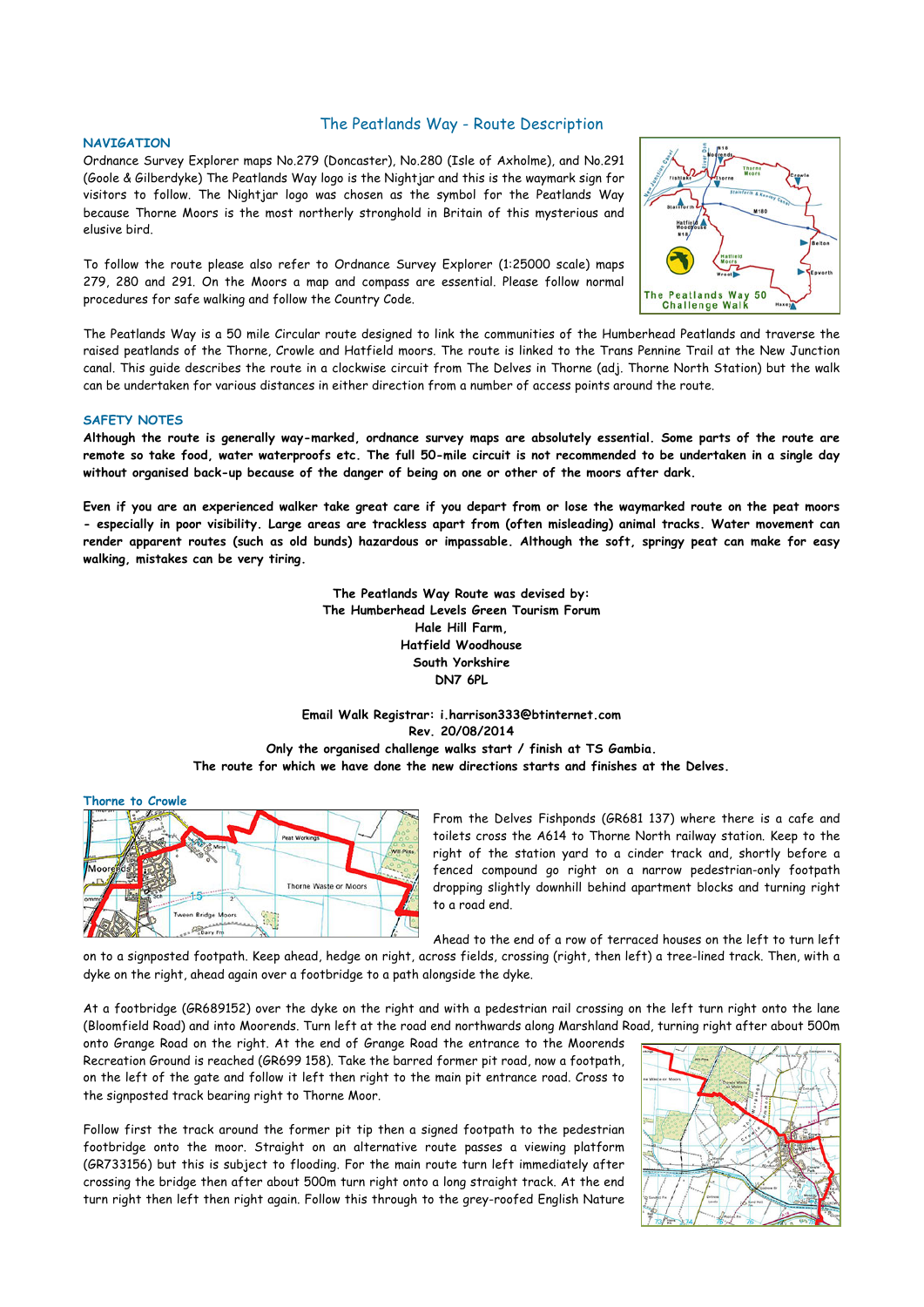store and turn right on to the wide green lane with the Swinefleet Warping Drain on the left and the flooded Will Pits on the right. Cross the metal Bailey Bridge (GR745149), bear immediately right onto the Yorkshire Wildlife Trust Reserve and take the slightly raised path through birch scrubland. After about 400m turn left then right to continue to a gate onto more open land. Continue eastwards towards Crowle over rough grassland. After the next gate you might be lucky enough to see some of the rare breed sheep and goats used by Natural England to control unwanted plant and tree species. On reaching the car park turn left onto the metalled road and immediately right (GR759141) towards Crowle which can be seen in the distance.

Shortly after entering the village turn right along Commonside and then left at the end on to Cross Street. After the one way "pinch" in the road look for a lane on the right leading past the bowling green to a gate to the church-yard. Follow the path through the church-yard and turn right at the exit gate and immediately left into Vicars Walk. Go left at the end and follow the street into the market square. This can be your focal point for the shops cafes pubs and other attractions in Crowle.

**Crowle to Epworth**



To continue on the Peatlands Way cross the Market Place in front of the former Cross Keys hotel and cross the High Street to a narrow pedestrian passage through to Fieldside. Turn right and go to Field Road (GR774126) which is on the left (bridleway sign).

Keep ahead as the tarmac lane rises and turns into a farm track, taking the second path on the right at a signposted junction of tracks and continuing towards a large farm on the lane into Ealand. Turn right then left down Main Street (there is a useful local store half way down on the right) and towards Crowle railway station.

Where the road swings right before the station approach follow it round to the A161 and turn left, cross the main road and after crossing the railway, canal and drain take the footpath on the right descending from the bridge embankment to the A18. Cross with care from the grass strip in front of the white painted company offices to the traffic island and then to the disused stone bridge over the drain opposite. Cross the minor road and follow the line of the old road to the A161. This is a busy link to and from the M180 motorway and unfortunately there is no footway so continue ahead with care for around 500 yards to Kingfisher Nurseries on the left and immediately beyond turn left down the signposted broad track (GR783097) between the River Torne and the Folly Drain.

Turn right through the arches of the disused railway viaduct, then left towards the farm entrance and quickly right on to the green lane running alongside a wood. The green lane gives way to a track and where this forks (at Three Cocked Hat Wood) continue slightly right to the motorway fence (GR791085) and turn left on the track alongside the motorway. Go right over the motorway bridge and then right again to follow a parallel track on the other side of the motorway to a clearly signposted left turn. Where the track enters the village of Belton turn right and look for the footpath (signed Jeffrey Lane GR788073) on the dismantled railway line on the left. (Continue straight on for short detour through the village with its peaceful church, two pubs and a very good local store/PO rejoining the disused railway behind 'the Steers' pub).

The line skirts the eastern side of Belton and meets the A161 by the entrance to the Old Belton Brickworks. Cross the main road and go left for 50 yards to the parking and picnic area (with useful public conveniences), continuing diagonally across the car park to pick up the gravel track on the line of the dismantled railway.

Between here and Haxey are some of the best preserved medieval open fields in the country and there is an informative example with an explanation board on the right hand side.

The track rises towards an old windmill up to a crossing of tracks at the top of the rise. Continue straight ahead following this footpath on a sharp left turn and take a smaller footpath off the main footpath left and follow the field edge path by the mill and take the track ahead to another converted windmill on the A161 (GR781043). Cross and take the signed track almost opposite, following it via a sharp right turn to the lane leading into Epworth. Follow the road uphill and round a right hand bend to take the turning on the left (Greengate). After a short distance the main route turns left taking a prominent well established path across open fields towards High Burnham.

To visit the Historic community of Epworth, home of the Wesleys, at the end of Greengate cross Rectory Street. Nearby is the Wesley Museum

**www.epwortholdrectory.org.uk** Continue bearing slightly right to the footpath sign and narrow pedestrian opening alongside a metal gate.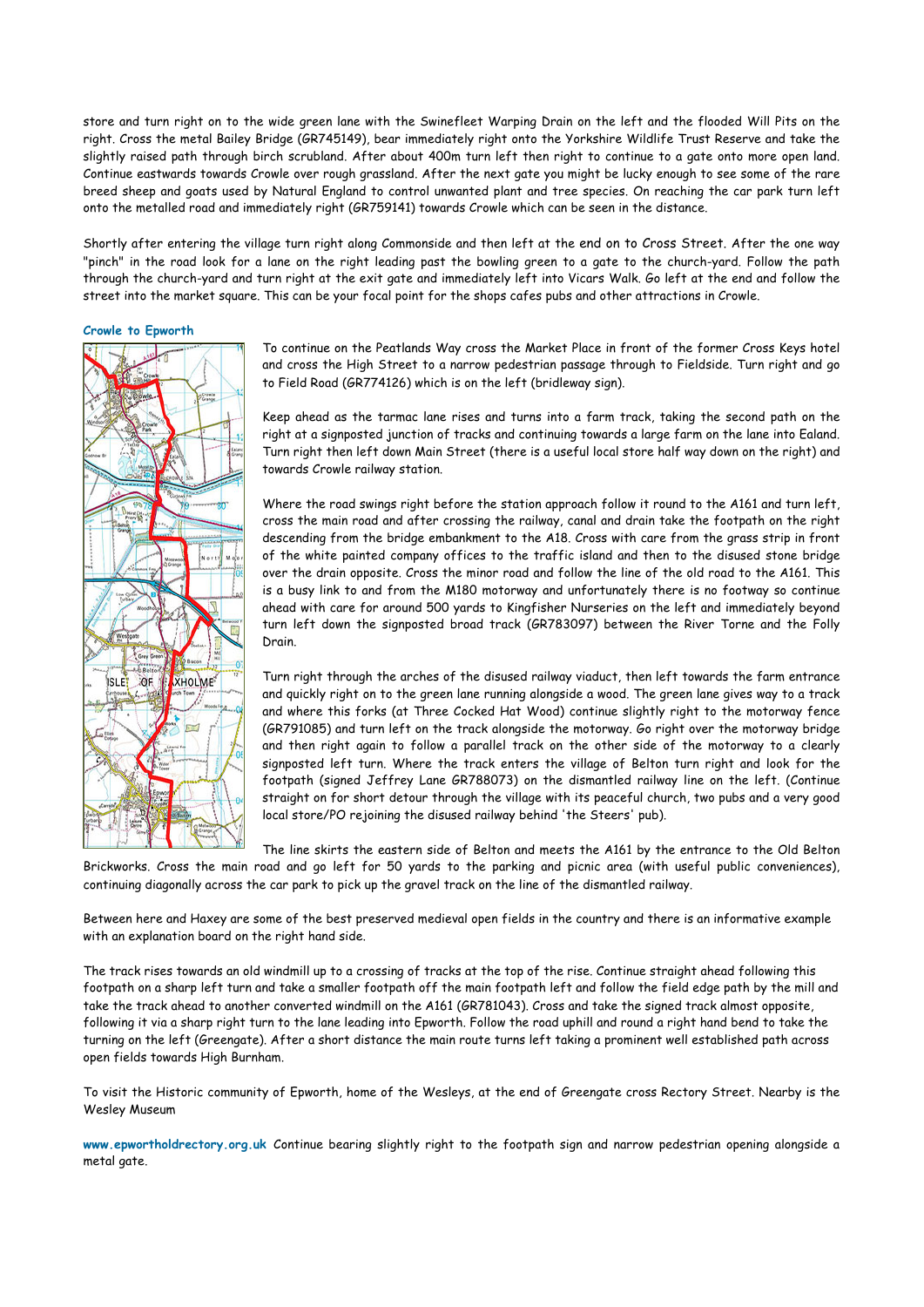#### **Epworth to Haxey**

With just one minor left/right jink at the next field edge this well waymarked path heads south for well over a mile. After a short stretch of green track turn right on a track to Low Burnham and as it passes alongside a small copse (Holy Well) watch for the waymarked U-turn. (Those with mystical inclinations may wish to find the "secret well" which is tended by persons unknown).

After running along the other side of Holy Well the path bears right round the field edge to a waymarked right turn at another small copse (GR787020). Go slightly uphill to a field corner and small drain. Ignore the waymark to the right (Low Burnham) and continue ahead alongside the drain to a gap in the hedge and the (waymarked) left turn along next field edge. The path keeps to the field edge, turning right uphill past a small copse to High Burnham Farm (GR785012).



Turn right on to the road in front of the farm and around 100 yards past the farm take the signed footpath (GR780013) running alongside the right hand hedge of a long field. Towards the end of the field turn right and cross a short stretch of field to the hedge end almost opposite. Take the left hand side of the hedge and continue ahead to a broad track leading down to the A161 and the outskirts of Haxey. Turn left across the road and take the right turn a few yards further on. Shortly after the school on the left the dismantled railway line provides an easy path to the left for those who wish to visit Haxeys main street.

#### **Haxey to Wroot**

The Peatlands Way continues across the disused railway to a footpath on the right about 50 yards further on (GR771103). Follow this main path round to the left, past willow plantations (biofuel) on the right dropping down to cross a lane and continue ignoring all turnings to left or right (including an ancient sunken track from Haxey to the moors) for about a mile to a junction of tracks (GR758006).

## **At this point there is a choice of routes:**

The original route turns right towards Haslams Farm, (a "retirement home" for combine harvesters) and follow it northwards to a kissing gate leading onto a farm road. Continue ahead to Turbary Road and turn left into an unmetalled section leading through to Turbary Nature Reserve. At the end of the wooded reserve turn right onto Greenholme Bank leading past Harvester Farm to the lane to Epworth (GR738038).

However an interesting if longer alternative route continues straight on for another mile until with a prominent farm (Poplar Farm) ahead on the left turn right along the hedge (soon dike) side to a footbridge, Cross and bear slightly left to another footbridge and through a large turf-growing area so the path is surrounded by a perfect green sward towards the large new building at Star Carr (GR745015). Bear left towards trees and at the track turn left then right

across an indistinct path across a turf field to the far corner where there is a new kissing gate. Turn right onto Greenholme Bank and then soon right through the Wood forming Haxey Turbary Nature Reserve. Continue ahead to Turbary Road and turn left over the waymarked footbridge at Skyers Farm (GR758015). Follow the footpath round the rear of the farm and left on to the farm track. Continue ahead on this track and the footpath alongside Old Turbary Drain to short diversion round a large bungalow with its new steel footbridge on to the lane. Turn left along Turbary Road to the junction with Epworth Road and the entrance to Epworth Turbary Nature Reserve. Turn left along the road passing the end of Greenholme Bank (GR747038) on the left.



**At this point the two routes re-join.** Continue westwards along the lane, crossing a bridge and passing a parking place, then, at a second bridge, turn left on to the flood bank path alongside the River Torne. At the T-junction of the lanes (gr 734041), for the official route turn left and after about 600m turn right along Poles Bank. After about 1.2km turn left and after 500m bear right towards Wroot with its convenient pub. Turn right and follow the curved "main street" for about 900m before turning right (north) to the River Torne.

A pleasant alternative is to cross the road and continue ahead on the left bank of the Torne to a footbridge. Cross to the right bank. The next bridge (GR708038) gives access to the village of Wroot on the left, while the Peatlands Way turns right along a bridleway to Hatfield Moor.

The bridleway bears right past a gated farm track and ends at a left turn onto a fieldside path leading to a newly built footbridge on to the peat moor. (This was the "last piece of the jigsaw" in the creation of the Peatlands Way, the thoughtful construction of which by Natural England allowed a permissive path to be created across Hatfield Moor).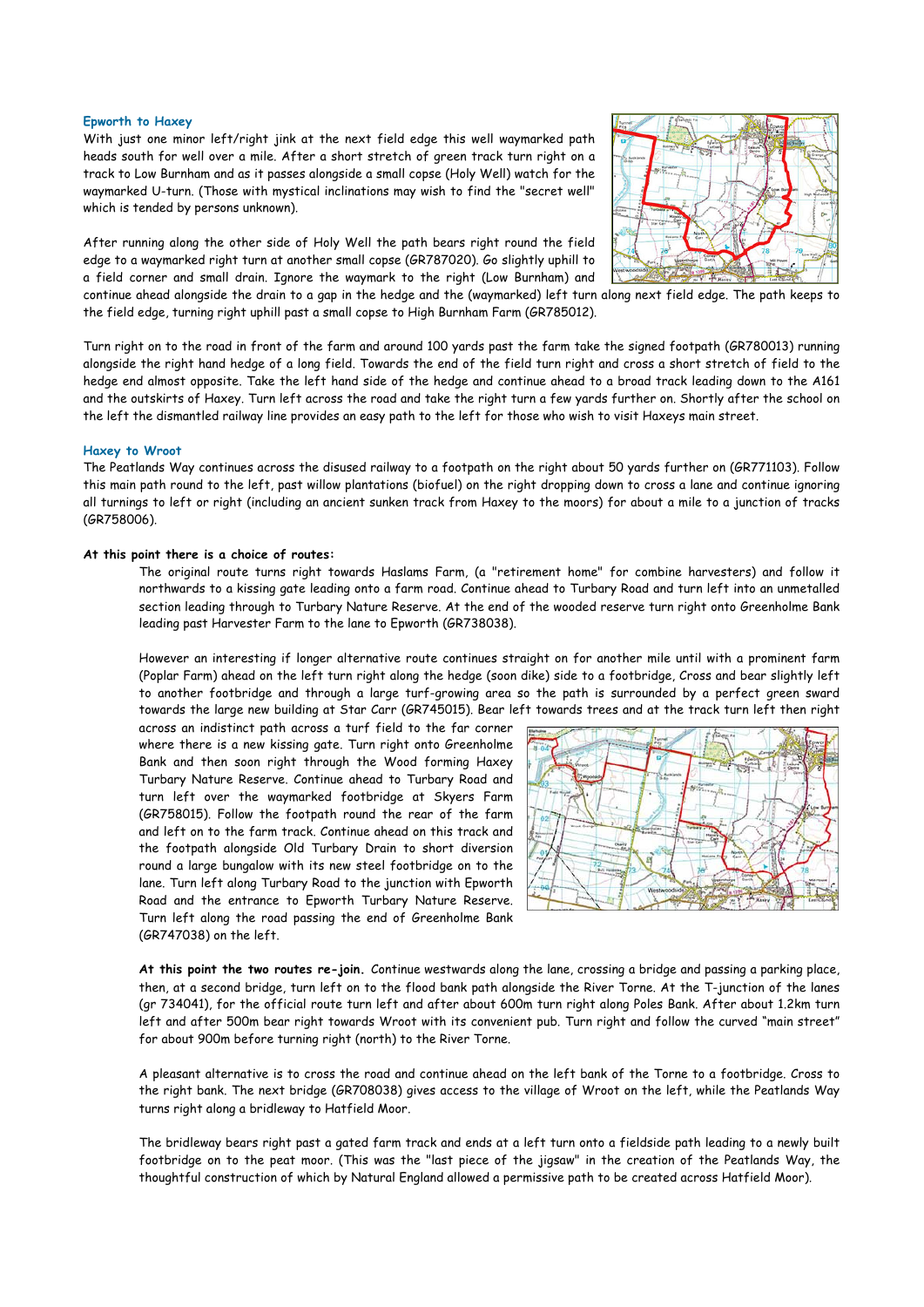### **Wroot to Hatfield Woodhouse**



After crossing the footbridge turn left and you are now on Hatfield Moor which Natural England have designated as Access Land. There are now several ways to continue this section of the route as the Nature Reserve is developed. There may therefore be minor differences with available maps.

For the current way marked route turn right after approx. 400m and proceed to the edge of the of the industrialised peat workings. Turn left and follow the somewhat sinuous track around the edge of the workings. Do not attempt to cross the deep drainage ditch on to the worked area.

At the south eastern edge of the workings turn left along the track through the wooded area to reach a lake which has become a wildlife haven. The official route keeps left but a possibly more attractive alternative involves taking the right bank of the lake.

At the south east corner of the lake (GR695038) is the start of Moor Bank, a clear track which takes the Peatlands Way north through the Reserve for the next four miles. About half way along the route passes through the main car park and access road to the Reserve from the, A614. It continues northwards through attractive water filled workings and at (GR693069) joins a tarmac lane. Ahead is Ten Acre Lake with a lakeside viewing platform, to the right is a private road to Lindholme Hall, now a Buddhist Centre, but walkers turn left (the first part courtesy Lindholme Hall) along the lane and follow it northwards where it becomes Remple Lane and enters the village of Hatfield Woodhouse.

# **Hatfield Woodhouse to Stainforth**

Where Remple Lane meets the A614 turn left and just before the next junction and the Hatfield Working Men's Club (GR678086) go right at the footpath sign to the village recreation ground. Pass the new Village Hall on your left and keep on ahead along the track at the side of the football field emerging at a bend in a lane (GR676090). Go ahead, passing Slay Pitts Farm on the left, to reach a T junction. Go straight across Epworth Road to the wide clear track opposite. Follow this, turning left, right and then left on to a track to the A614 with the M18 beyond.

Turn right along the road and just before the prison on the right turn left to cross the motorway on a farm bridge. After crossing the bridge turn right on the track towards the M18/M180 intersection. As the track begins a left curve round the intersection turn onto the track coming in from the left and follow this to a crossroads of tracks (GR106664). Turn right and as the track approaches a pumping station with another track coming in from the right bear left alongside the pumping station. The



Stainforth pit spoil heap looms ahead. Following a major slip in 2013 the tip has been reconstructed and the original route diverted. After crossing the railway bridge turn immediately right and proceed north-eastwards for about 500m then turn sharp left returning westwards for a further 500m before reaching Kirton Lane. Turn left towards Stainforth. The official route continues along the road into Stainforth. After passing St Mary's Church on the left turn right towards the Stainforth and Keadby Canal and River Don.

A more attractive but unofficial alternative route starts after about 500m just after the bus stop on the left turn right past a short row of houses, then through a gate and across a recreational area taking the footpath on the far side. Turn left and after about 400m turn right onto a metalled lane which runs up to the Stainforth and Keadby canal. Turn left along the towpath and proceed into Stainforth passing a convenient watering hole the New Inn.

#### **Stainforth to Thorne.**



When Stainforth Bridge (GR121641) is reached turn right over the canal and the river Don. Here the Peatlands Way shares the route with Thorne Round Walk. At the far side of the river bridge take the road for a short distance before taking a footpath on the right up onto the embankment of the River Don turning northeastwards towards Fishlake. Approaching Fishlake watch out for the path to the left which runs behind the Anchor Inn on the outskirts of the village. The path then comes out on the village green. Continue on to St Cuthberts Church passing Fishlakes' other pub, the Hare and